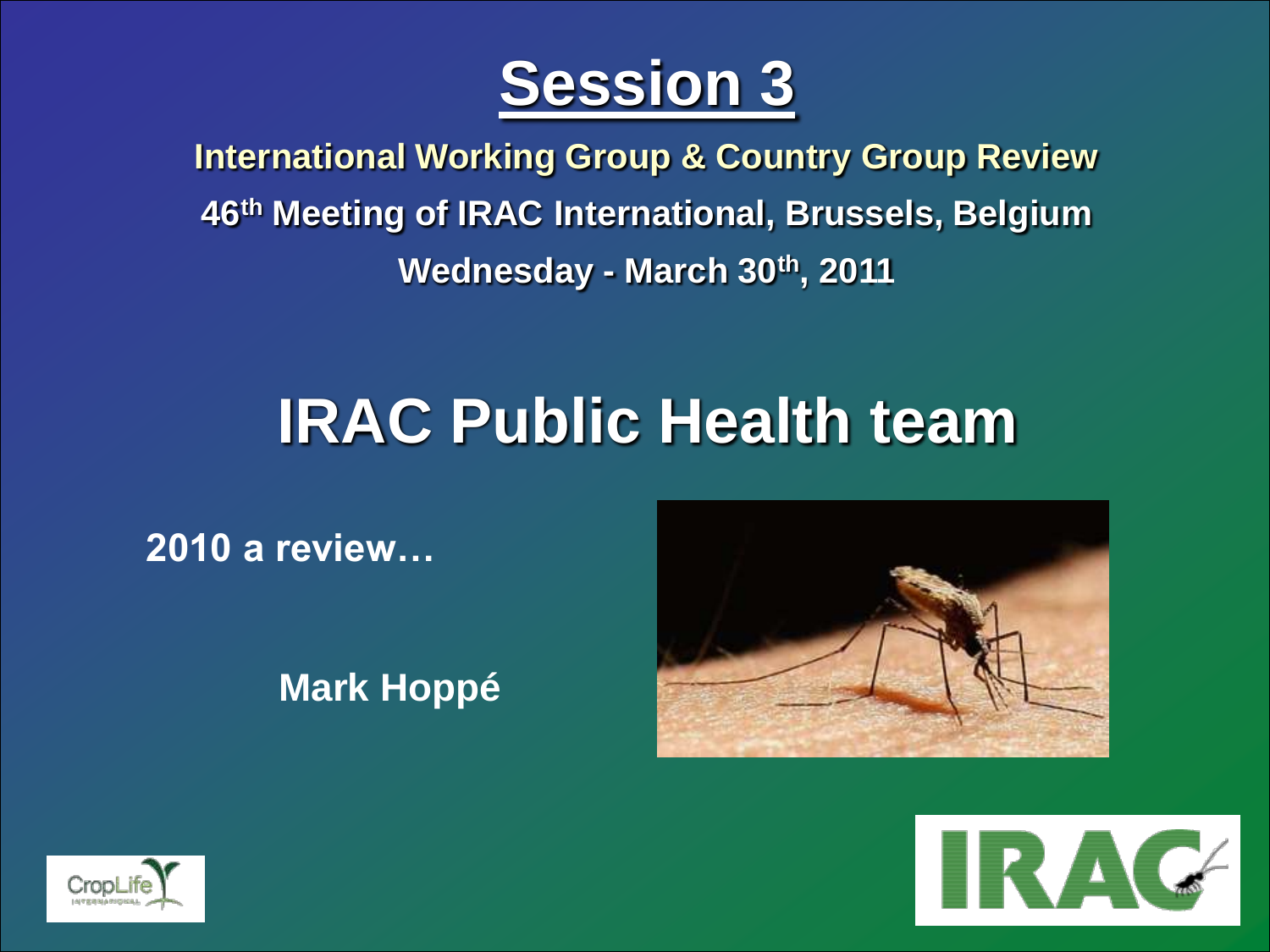

#### **Team Membership**

**Insecticide Resistance Action Committee**

Chair: Mark Hoppé Syngenta Deputy chair: Georgina Bingham Zivanovic Vestergaard Frandsen Members: James Austin BASF Luigi Avella **Chemtura** Karin Horn **Bayer Crop Science** John Invest Sumitomo chemical UK Chris Longhurst **Dow** Chouaibou Mouhamadou Vestergaard Frandsen Ralf Nauen **Bayer Crop Science** Helen Pates Jamet Vestergaard Frandsen Alan Porter **APA** Non industry observers: Kate Aultman BMGF Jo Lines WHO

Bob Wirtz CDC

**2**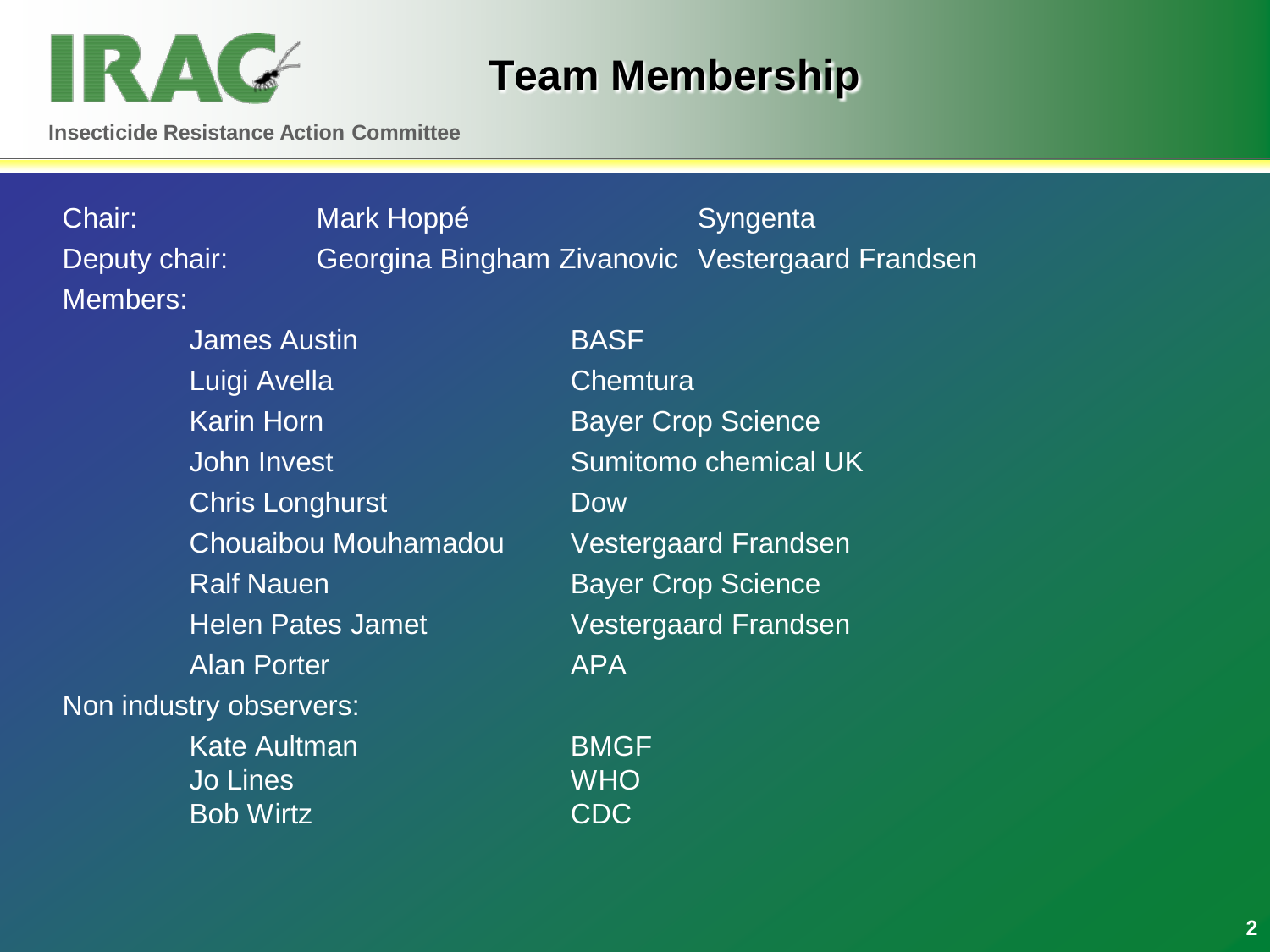

**Goals 2010**

| <b>Goals</b>                                                                                                                   | <b>Objectives</b>                                                                                                                                                                                                                                                                                                                                                                                                                                                                                                                                           | <b>Timeline</b> |
|--------------------------------------------------------------------------------------------------------------------------------|-------------------------------------------------------------------------------------------------------------------------------------------------------------------------------------------------------------------------------------------------------------------------------------------------------------------------------------------------------------------------------------------------------------------------------------------------------------------------------------------------------------------------------------------------------------|-----------------|
| Identify potential, new or<br>existing resistance issues. Set<br>up Team Working Groups or<br><b>Focal Points as necessary</b> | Monitor and report to the Executive on any potential, new<br>or existing national, regional or global resistance issues<br>that could require action by IRAC e.g. Vectors and Hygiene<br>Pests. Research the issues and report to the Executive on<br>a recommended plan of action including the extent of the<br>problem and whether and how it should be best tackled.<br>Set up appropriate PH Team WGs s as deemed<br>appropriate for the 2010/11 year. Each WG should set up<br>their own goals and SMART objectives.                                  | <b>Ongoing</b>  |
| Provide expert input into IRM<br>initiatives with identified<br>partners.                                                      | Set up a schedule of IRAC PH Team conference calls,<br>meetings for 2010/11. Identify and invite relevant experts<br>and observers from groups interested in Public Health IRM<br>e.g vectors, hygiene pests (WHO, Gates Foundation,<br>IVCC) to participate and ensure that IRAC as an expert<br>group provided input into relevant IRM initiatives. e.g.<br>WHO proposal to Gates Foundation.<br>Maintain, and build on, the role of Liaison Officers to report<br>back to the Public Health Team on the activities of other<br>groups active in the area | Ongoing         |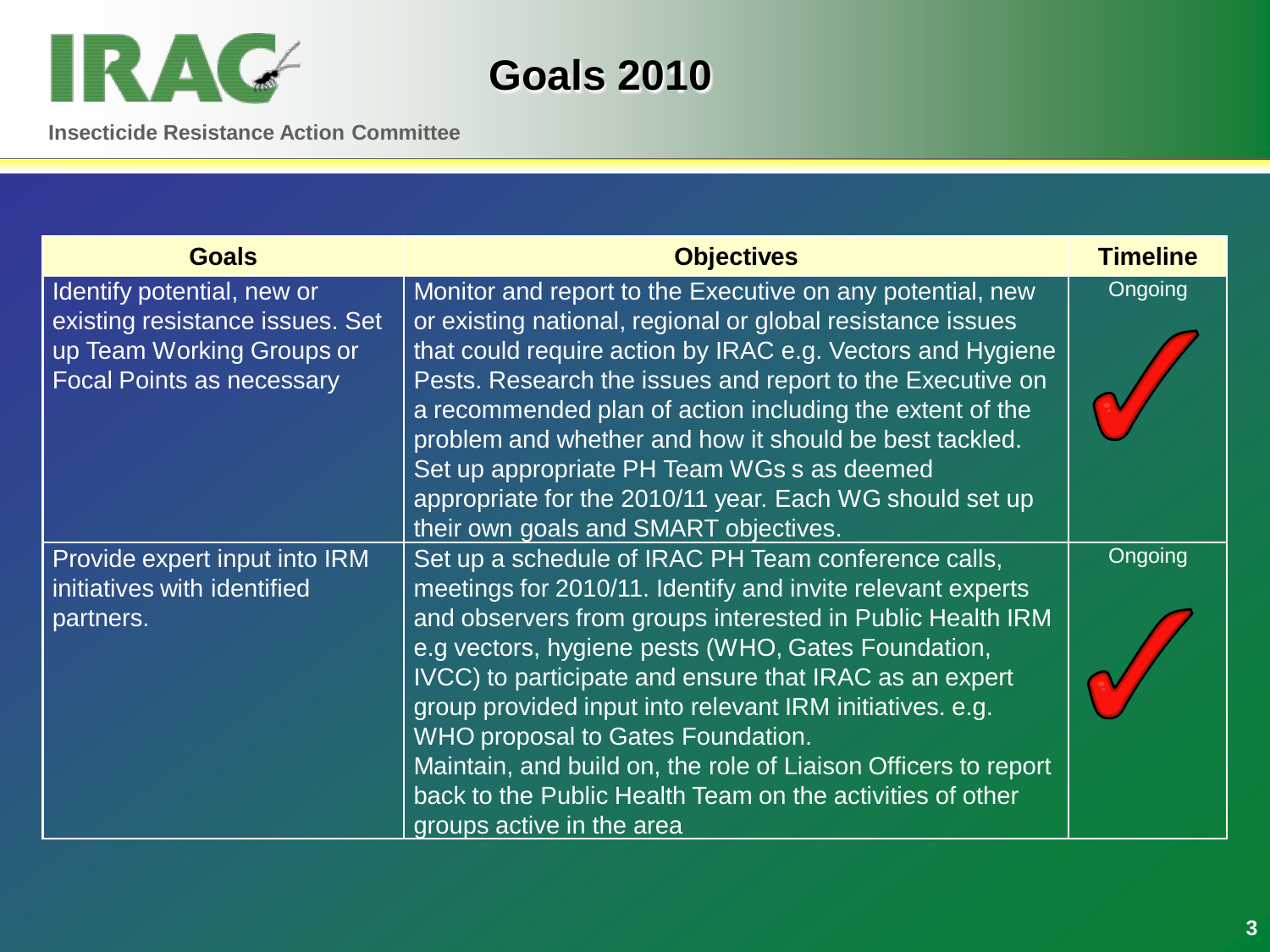

**Goals 2010**

| <b>Goals</b>                                                                 | <b>Objectives</b>                                                                                                                                                                                                                                                                                                | <b>Timeline</b> |
|------------------------------------------------------------------------------|------------------------------------------------------------------------------------------------------------------------------------------------------------------------------------------------------------------------------------------------------------------------------------------------------------------|-----------------|
| <b>Preparation of Public Health</b><br>communication material                | Complete and produce VM in time for launch at ASTMH in<br><b>November</b><br>Produce a cut-down version for use by technicians<br>Produce decision trees/charts for use by technicians                                                                                                                           | October 2010    |
| Develop IRAC methods for the<br>housefly and mosquito                        | Provide approved methods for monitoring the susceptibility<br>of mosquitoes and houseflies to the IRAC methods team.<br>To be undertaken in conjunction with appropriate third<br>parties, e.g. CDC, WHO                                                                                                         |                 |
| Develop a position paper on<br><b>WHOPES discriminating rates</b>            | In conjunction with appropriate experts, make<br>recommendations on relevant discriminating doses to<br>identify insecticide resistance in key species of adult<br>mosquito.<br>Produce an IRAC PH team position paper to communicate<br>the team's view on discriminating doses to interested third<br>parties. | End Q2 2010     |
| Organise insecticide resistance<br>symposium at the ASTMH<br>2010 conference | Invite speakers and coordinate symposium to promote best<br>practice IRM in the context of IVM.<br>Launch VM, possible at separate event during the ASTMH<br>event.                                                                                                                                              | October 2       |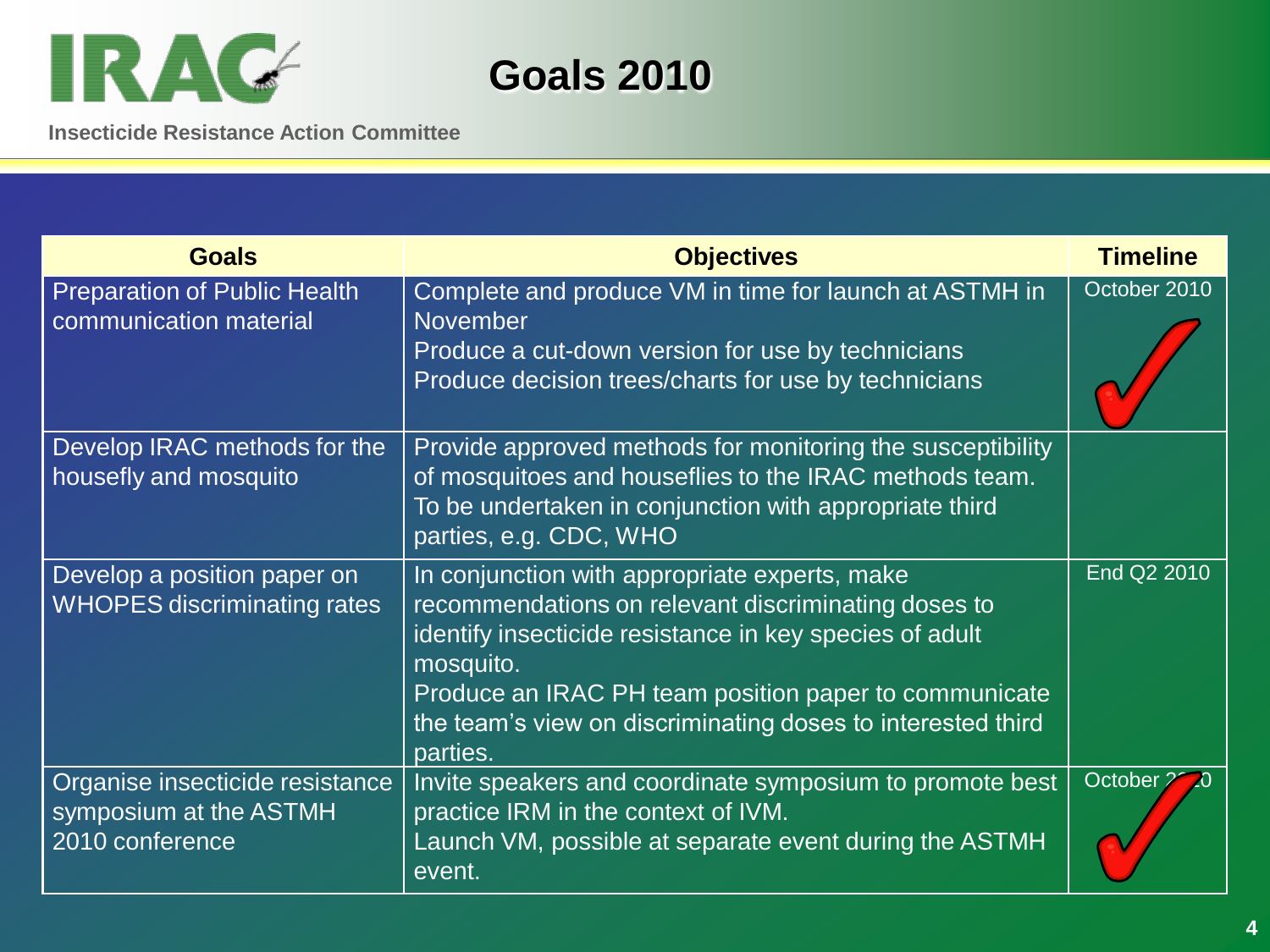# IRA

### **Activities 2010**

**Insecticide Resistance Action Committee**

#### **Major success:**

- Updated Vector manual...
- Many thanks to the team for writing and reviewing this
- Special thanks to Alan for the layout and formatting
- Online version available from November 2010
- Paper version in print
- Positive feedback from online version

Resistance Management for Sustainable Agriculture and Improved Public Health

#### **Insecticide Resistance Action Committee**

**Prevention and Management** of Insecticide Resistance in Vectors of Public Health Importance

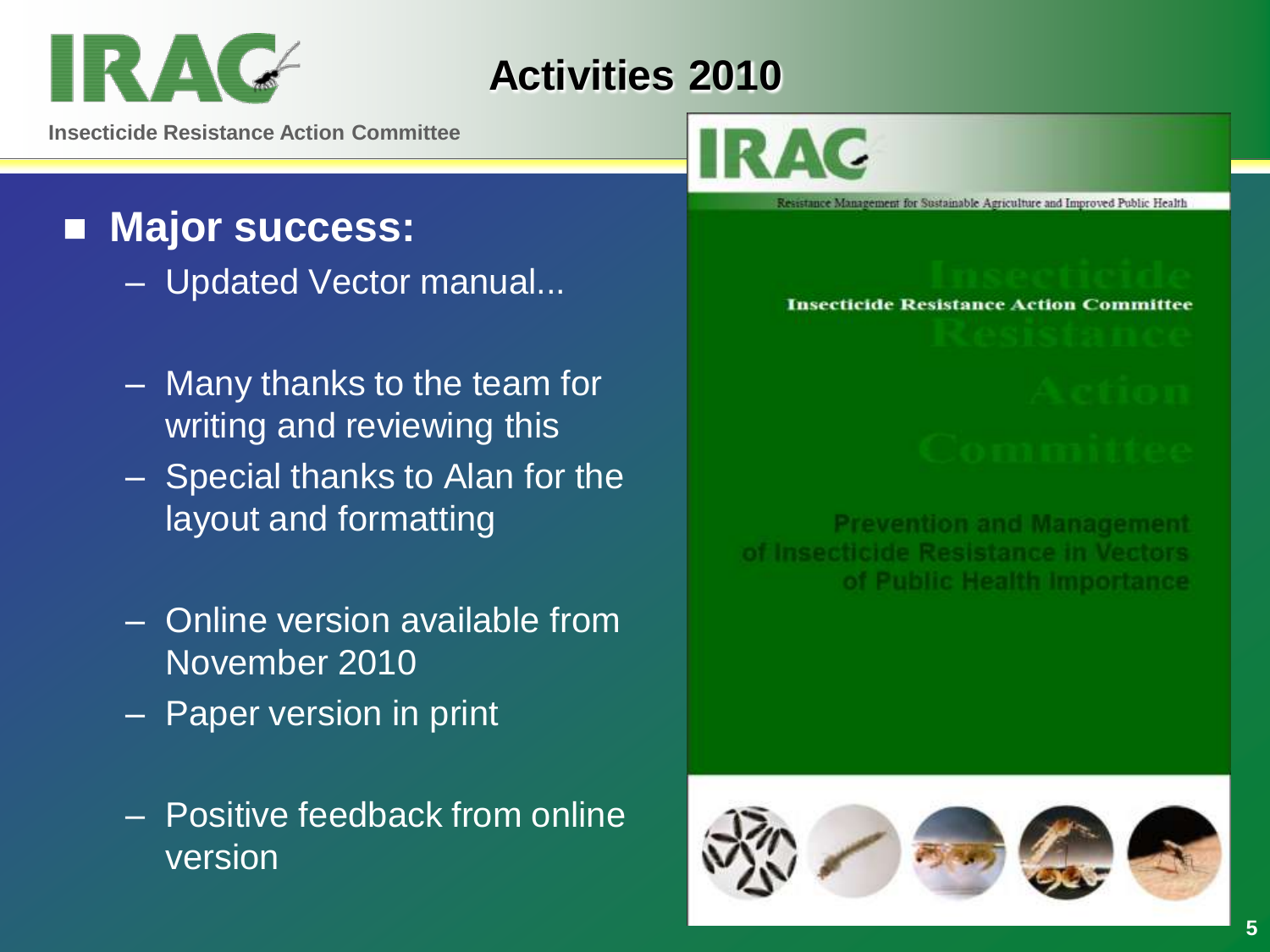# IR A

#### **Activities 2010**

- 72 pages of information, recommendations and advice
- Completely revised and updated from first edition
- Target audience: Those who plan, manage, fund or have influence on the design and implementation of mosquito vector control programmes
- Covers all aspects of IRM in an Integrated Vector Management (IVM) context
- **Print run of 4000 copies to be** made freely available to the Vector Control community

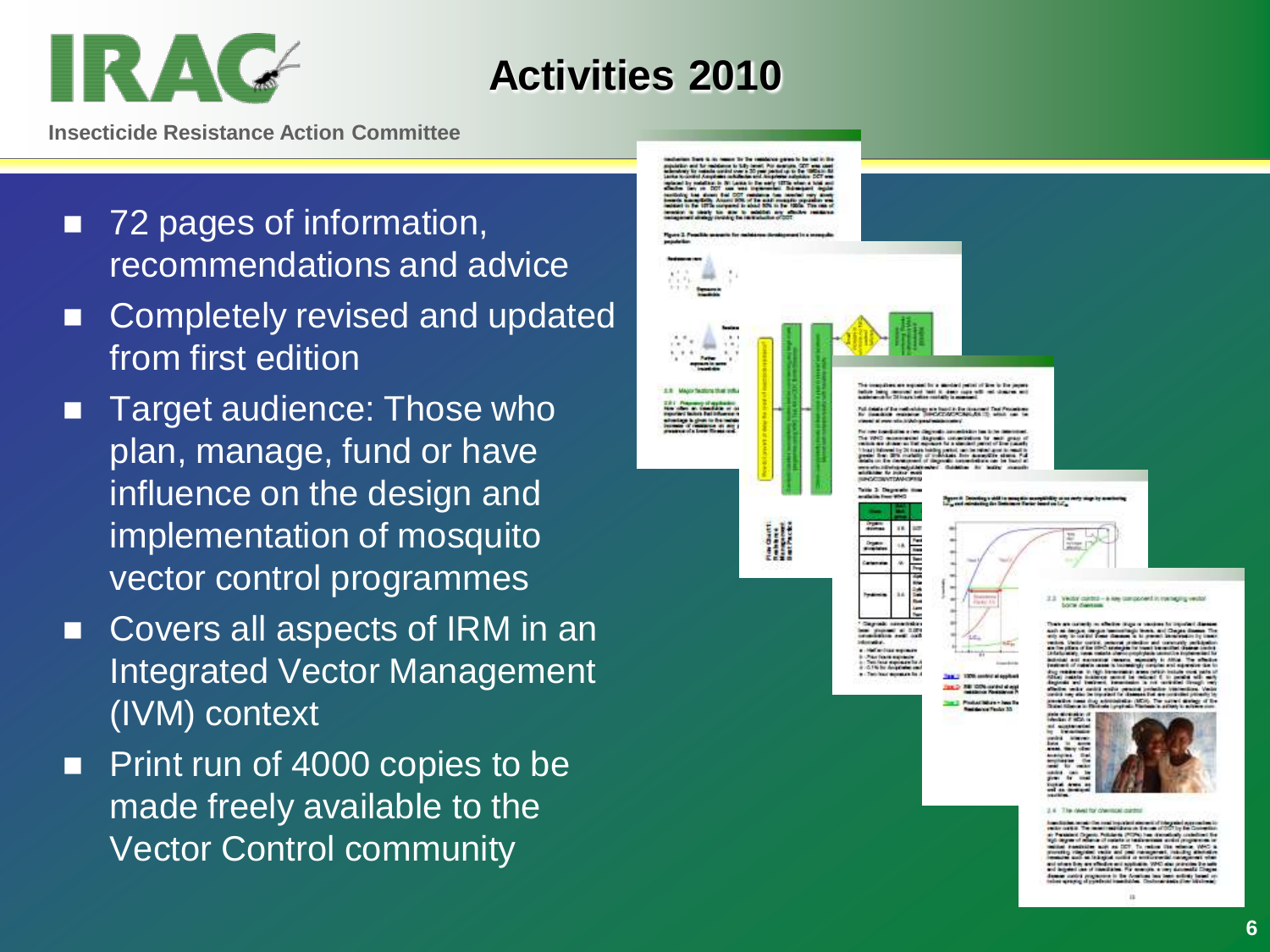

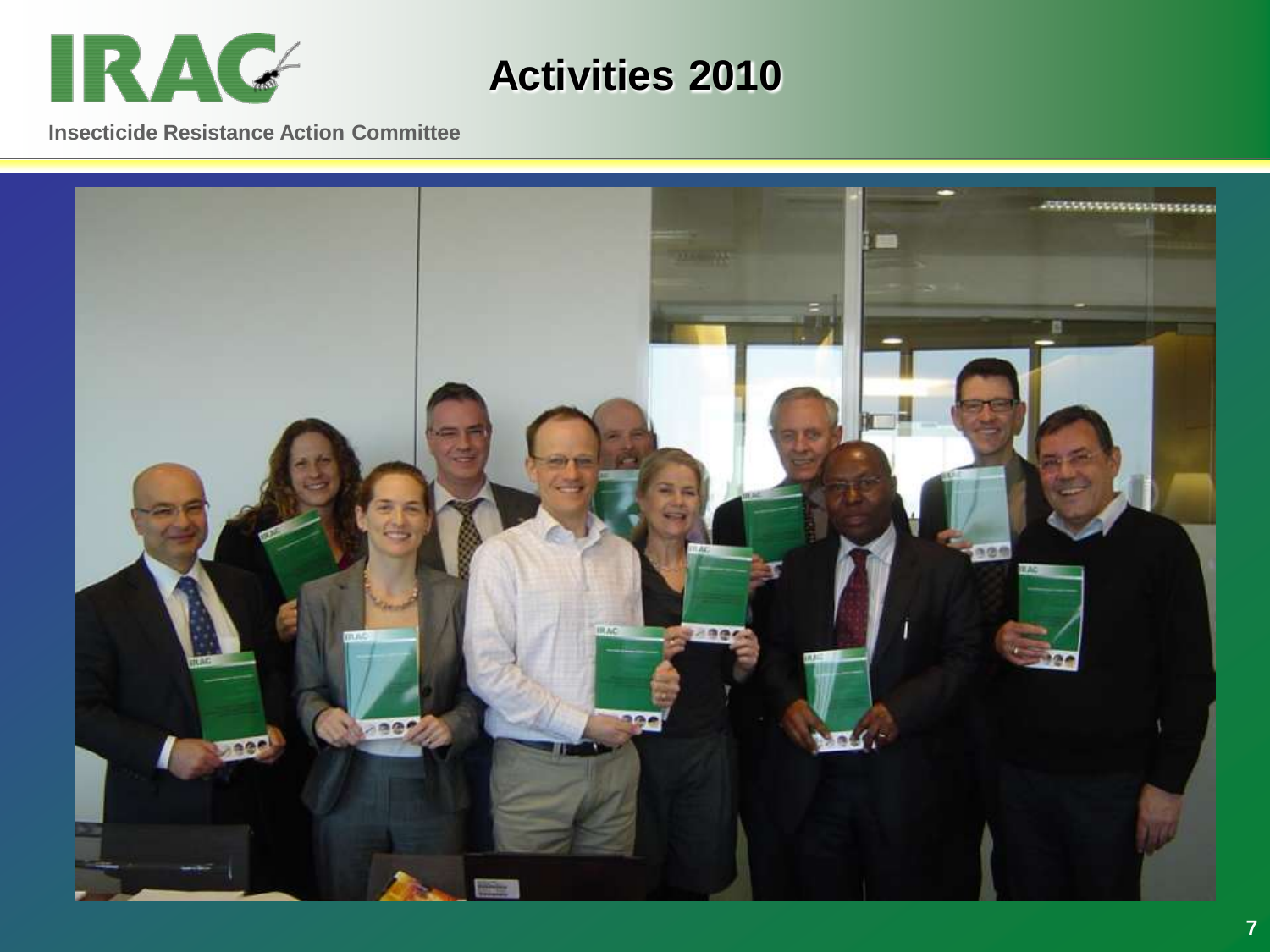

**Insecticide Resistance Action Committee**

#### **First draft of "Mini-Vector Manual" produced**

- Smaller pocket version, similar to MoA booklet, containing more practical advise
- Will use more flow diagrams, decision trees, etc.



**8**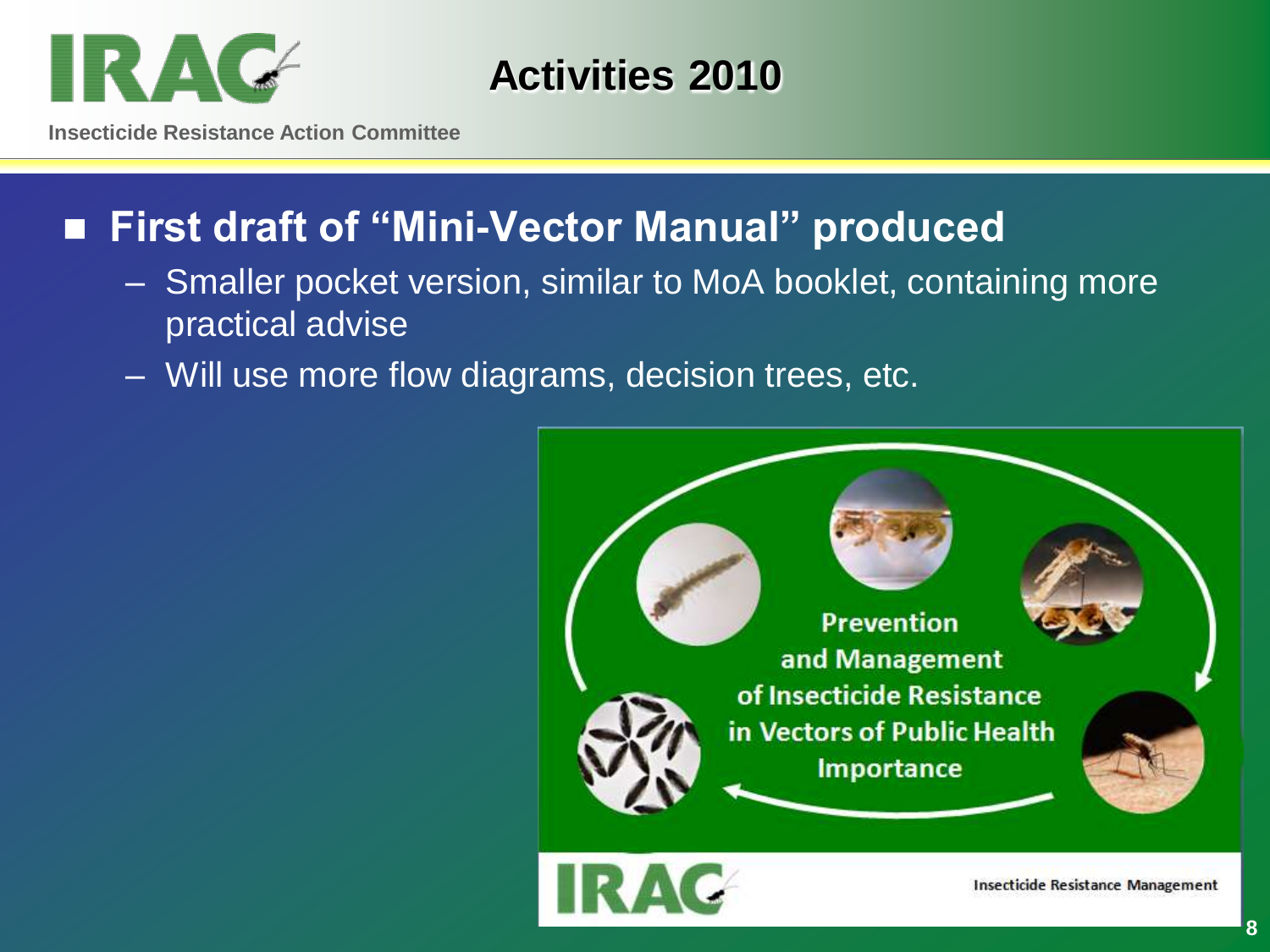## IR AC

#### **Activities 2010**

**Insecticide Resistance Action Committee**

### **ASTMH meeting**

- Proposal for a symposium rejected by organising committee
- Two papers submitted, accepted, but as posters
- Posters presented by Georgina
	- Much interest in posters, which started lively discussions on IRM

![](_page_8_Picture_8.jpeg)

To instant company with a first service stress this controls that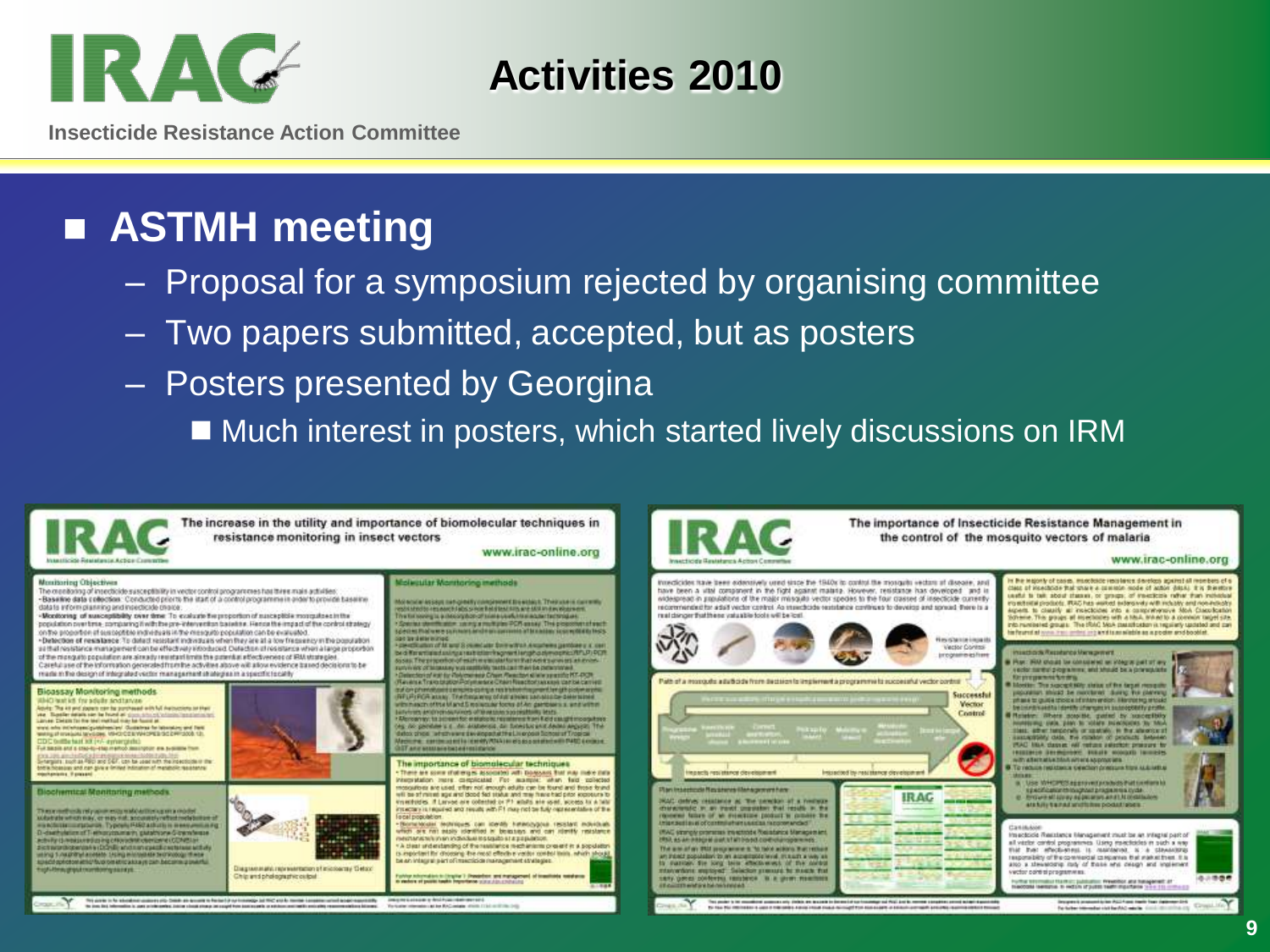![](_page_9_Picture_0.jpeg)

**Insecticide Resistance Action Committee**

### **ASTMH meeting**

- Joined with CLI Vector Project Team in an "unofficial" symposium/meeting
- Paper presented by Bob Farlow (former IRAC PH team member, now consultant)
- Paper was well received by a large invited audience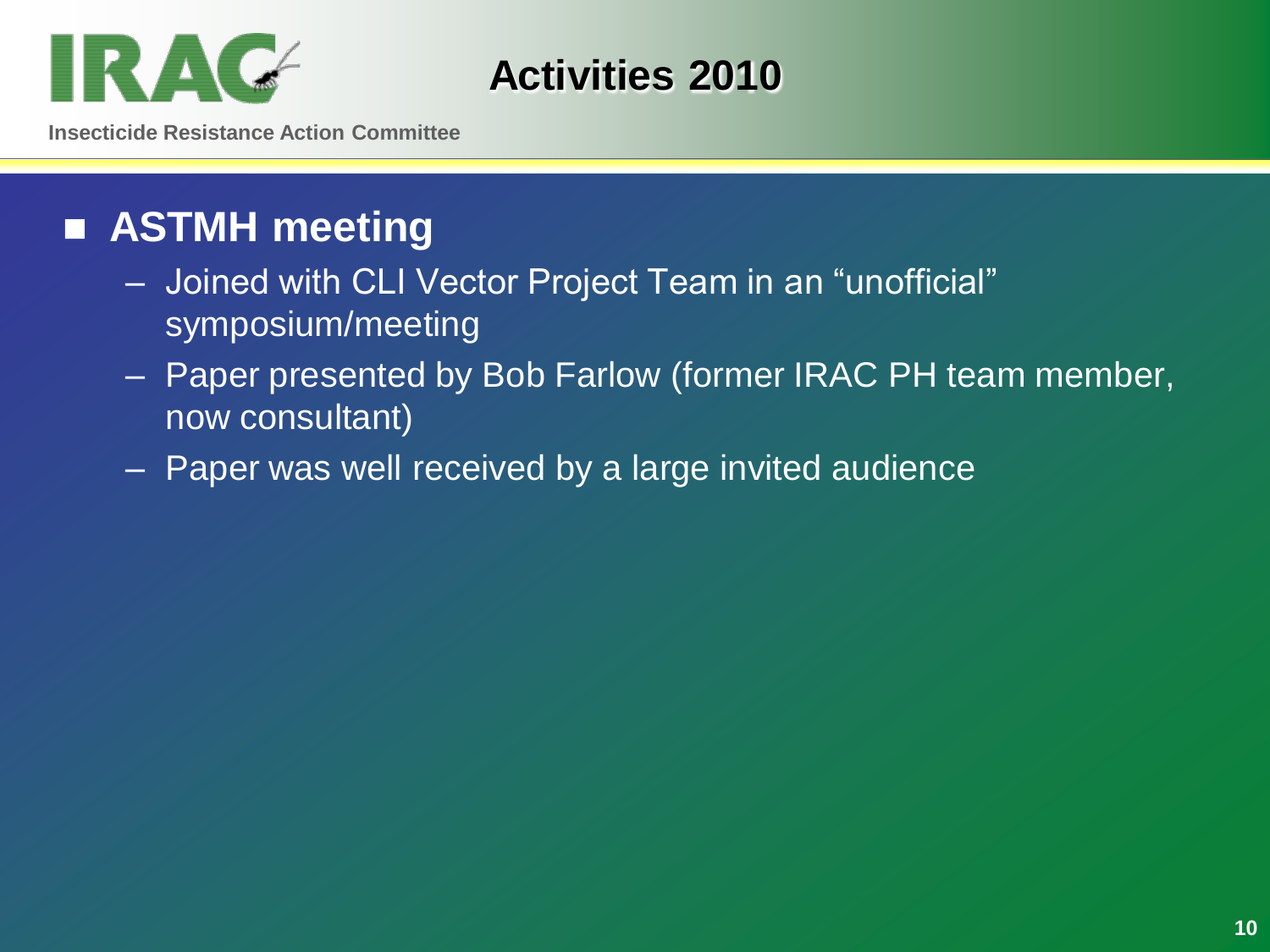![](_page_10_Picture_0.jpeg)

**Insecticide Resistance Action Committee**

#### ■ **IRAC PH team representation on expert panels:**

- WHO meeting:
	- "The technical basis for coordinated action against insecticide resistance: preserving the effectiveness of modern malaria vector control" Geneva 4-6 May 2010
- Core team of the RBM/Stockholm Convention insecticide resistance meeting:
	- "Developing a Global Strategy for the Prevention and Management of Insecticide Resistance" Liverpool 11-12 October 2010
- WHO insecticide resistance project:
	- Continuing to support this ongoing project, with particular reference to susceptibility monitoring bioassays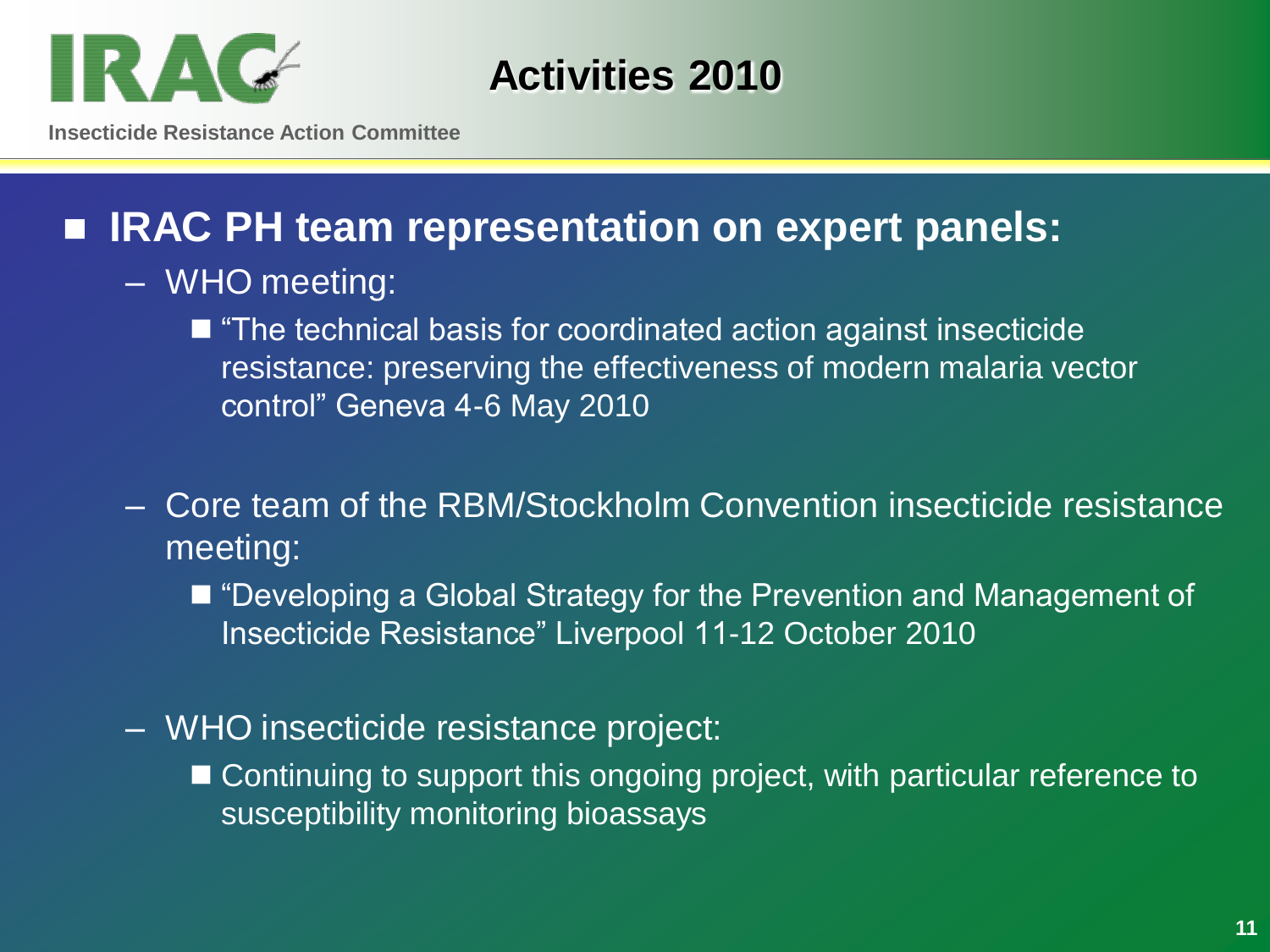![](_page_11_Picture_0.jpeg)

## ■ 6 teleconferences since last Spring meeting

– **Average attendance 7**

### ■ Face to face meeting postponed until Spring meeting

![](_page_11_Picture_5.jpeg)